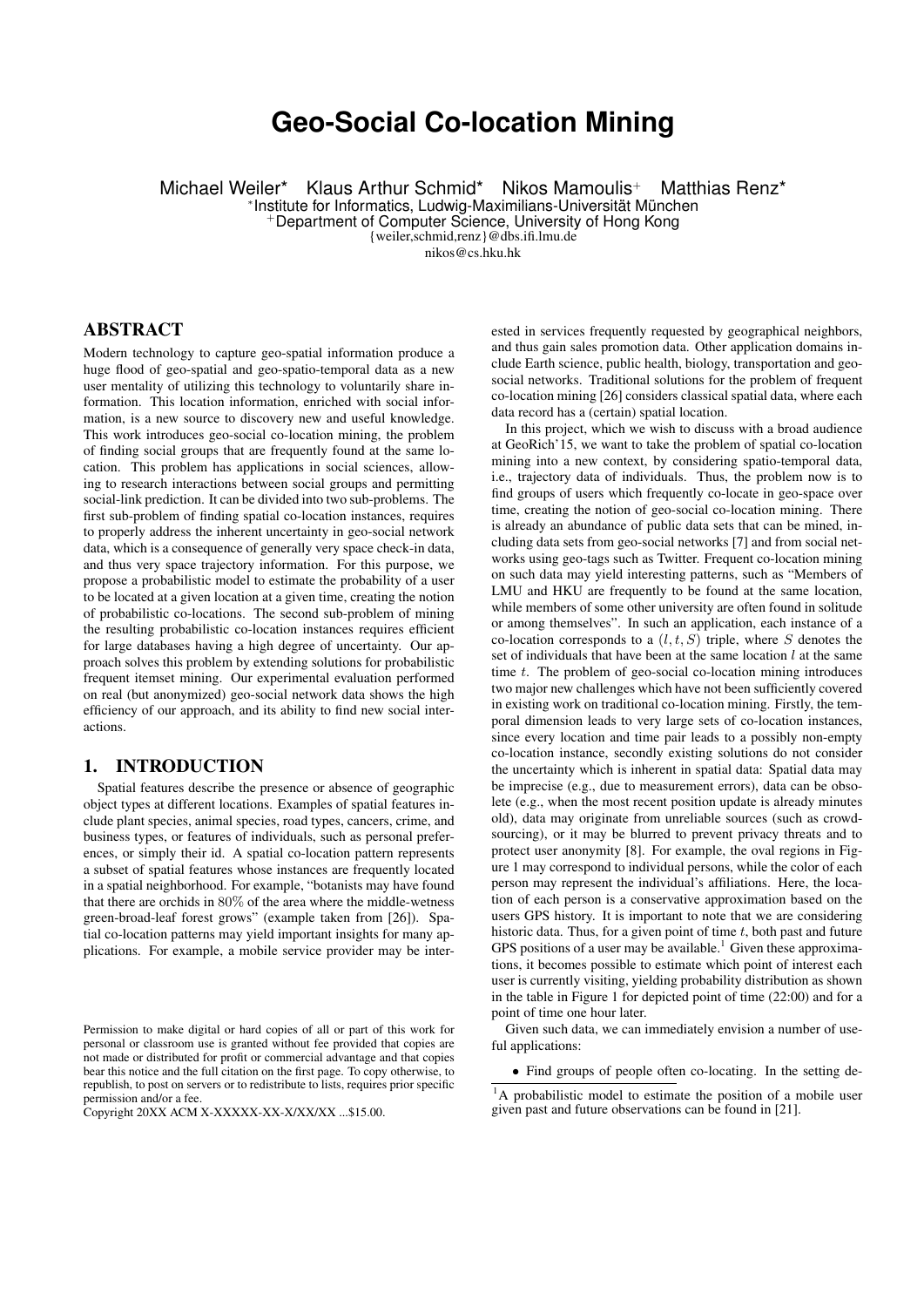

Figure 1: Spatial co-location mining in uncertain spatiotemporal data.

scribed above, two individuals being located at the same location may not actually be there together, but if the two individuals co-locate very often, it becomes highly unlikely that their co-locations are independent random events.

- Find groups of people visiting the same types of points of interest, even not at the same time. This allows to cluster user's by their points of interest, thus allowing to predict new locations that a user might find interesting, based on other users in the same cluster.
- Classify points of interest by the people that visit these. For example, if a point of interest that is unlabeled is being visited by a significant fraction of user's which (individually or even together) visit Italian restaurants, then it might be possible to predict the label of this point of interest.
- Visiting a new city, such as Melbourne, new people, that are similar to people you hang out with at home, and new point of interest, that are similar locations you visit at home, can be predicted to you and to the people that you now hang out with in Melbourne.

## 2. PROBLEM DEFINITION

In traditional co-location mining, the location of an object is known for certain. Under this assumption, a lot of work has been published in the last decade [30, 13, 28, 22, 12, 30]. A survey on the field of co-location mining on certain spatial data be found in [19, 20]. However, in many real applications such as plant disease diagnosis, environmental surveillance and geo-social networks, the location of objects is uncertain. In the following, the problem of probabilistic spatial collocation mining on uncertain spatial data is defined.

To formally define the problem of spatial co-location mining, we first have to define the concept of a spatial co-location. In this work, a neighbor relation will be used that is particularly important in social network applications. This relation uses a set of interesting spatial locations, such as bars, restaurants and football stadiums. Two individuals are co-located if they are sufficiently close to the same location, formally.

DEFINITION 1. *Let* L *be a set of spatial locations, and let* D *be a database of spatial objects. The neighbor relation* R *is defined as follows*

$$
(o_i \in \mathcal{D}, o_j \in \mathcal{D}) \in \mathcal{R} \Leftrightarrow \exists l \in \mathcal{L} : dist(o_i, l) \leq \epsilon \land dist(o_j, l) \leq \epsilon
$$

An example of the problem of frequent co-location mining in uncertain spatial data using the neighborhood relation of Definition 1 is given in the following.

EXAMPLE 1. *Consider uncertain positions of individuals in a geo-social network application. The task is to find groups of people that commonly spend time at the same locations, in order to predict missing social links in the underlying social network, or in order to direct special deals to such groups. Figure 1 exemplarily shows the position of a individuals* A, ..., G*, together with three locations: a café, a restaurant and a bar. For simplicity, each of these locations is represented by an oval region, but in practice, these uncertainty region can have arbitrary shapes [21]. It is not possible to tell for certain, whether user* A *is located inside the café, or just barely outside of it. In contrast, user* D *is certainly inside the restaurant, while user* C *is certainly outside all three places. The probability* P(*U in l*) *that a user* U *is located inside a location* l *can be computed using techniques for range queries on uncertain data [5].*<sup>2</sup> *Exemplary probabilities* P(*U in l*) *for all users* U *and all locations* l *are shown in the table of Figure 1. At the time stamp 22:00, the users* E*,* F *and* G *are co-located at the bar with a high probability. However, at time 23:00, user* G *is likely no longer located with users* E *and* F*. In contrast, it is likely that the group consisting of users* B *and* D *remained together, in the restaurant.*

Clearly, the number of co-locations may be extremely large, since in an application like this, there may be one non-empty co-location for each combination of time stamp and location. The task of probabilistic co-location mining is to find groups of users (objects), having a significantly high probability of having spent time at the same location for a sufficiently large number of times. Formally, the problem of probabilistic frequent spatial Co-location mining is defined as follows.

DEFINITION 2. *Given a set*  $\mathcal{F} = \{f_1, ..., f_k\}$  *of k spatial features, given a database*  $D = \{o_1, ..., o_N\}$  *of* N *uncertain spatial objects each having a set*  $f(o_i \in \mathcal{D}) \subseteq F$  *of spatial features, and given a positive integer* minSup *and a probability threshold* τ *, a probabilistic frequent spatial co-location mining algorithm returns all sets*  $S \subseteq F$  *of features such that the probability there exists at least* minSup *spatial co-locations instances* I *such that*  $S \subseteq \bigcup_{o \in I} f(o)$  *is at least*  $\tau$ *.* 

To find probabilistic frequent spatial co-locations, consider the following example.

EXAMPLE 2. *Returning to Example 1 assume that*  $minSup =$ 2 *and*  $\tau = 0.5$  *and consider the spatial features*  $F = \{ red, green,$ *purple*}*, depicted by the corresponding colors in Figure 1, which may e.g., correspond to the affiliations of mobile users. In this example, we have two possible co-locations instances of features red and green, in the café and in the bar at times 22:00 and 23:00. Assuming independence between uncertain objects*<sup>3</sup> *, the probability of a co-location of green and red at time 22:00 can be computed by the product of marginal probabilities*  $P(A \wedge B) = P(A)$ .

<sup>&</sup>lt;sup>2</sup>For the case proximity to a location is not modelled by a circle, an adaption of the techniques in Section 4 can be made easily, by replacing distance calculation by intersection tests between points and polygons.

<sup>&</sup>lt;sup>3</sup>We argue that in many applications, this assumption holds true. Note that the position of mobile objects can be strongly correlated, as for example friends are more likely to travel together. However, the assumption that measurement errors are mutually independent does often hold. For example, GPS errors between different devices can be assumed to be independent, and uncertainty regions the are added deliberately for privacy preservation should be independent as well. Nevertheless, this assumption of independent random variables of spatial locations can be a base for discussions at GeoRich'15 workshop.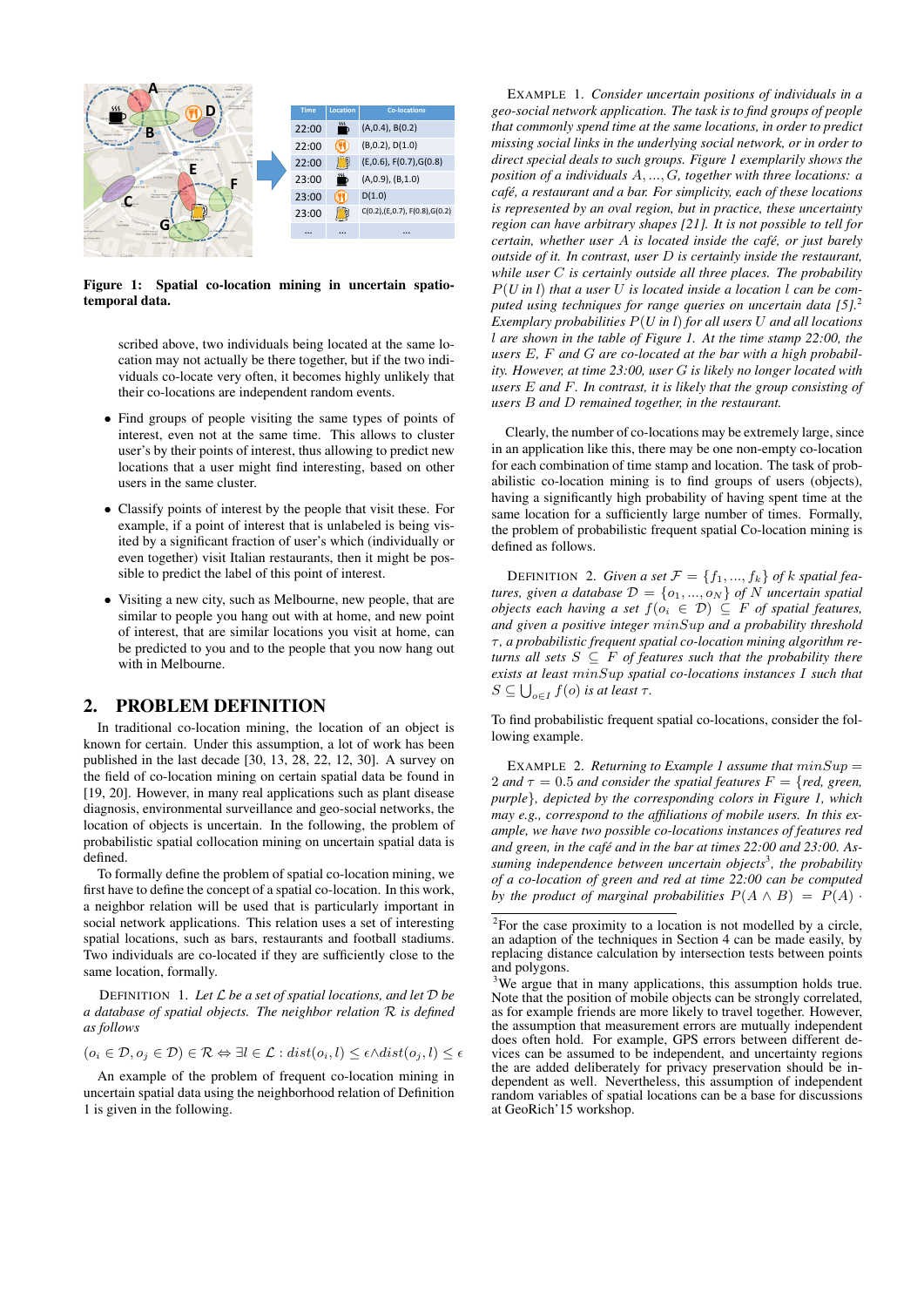$P(B) = 0.4 \cdot 0.2 = 0.08$ . At the bar at time 22:00, the proba*bility of a co-location between red and green can be computed by*  $P(E \wedge (F \vee G)) = P(E \wedge \neg (\neg F \wedge \neg G)) = P(0.6 \cdot (1 - 0.3 \cdot 0.2)) =$ 0.564*. At time 23:00, can obtain the co-location probabilities red and green at the café and the bar of* 0.9 *and* 0.588*, respectively. Given these probabilities, we can compute the probability that at least* minSup = 2 *co-location instances exist by applying the generating functions technique of [16, 17], yielding a probability of* 0.778 *which is greater than*  $\tau = 0.5$ *. Thus the set of spatial features red and green will be returned as a probabilistic frequent co-location.*

In the following section, we propose solutions to compute the probabilities of probabilistic frequent co-locations efficiently.

## 3. RELATED WORK

Traditional co-location mining on (certain) spatial data has been studied in the past [27, 30, 12]. These works define a spatial neighborhood relation on pairs of objects not exceed a given distance threshold. Due to the assumption of certain objects, the works can solve the problem of frequent co-location mining by applying traditional frequent pattern mining solutions such as Apriori-algorithm [2] combine the discovery of spatial neighborhoods with the mining process.

The problem of probabilistic co-location mining in uncertain spatial data is related to the problem of frequent itemset mining in uncertain transaction databases. Existing solutions for this problem transform uncertain items into certain ones by thresholding the probabilities. For example, by treating all uncertain items with a probability value higher than 0.5 as being present, and all others as being absent in a transaction. Such an approach loses useful information and leads to inaccuracies. Existing approaches in the literature are based on expected support ([9, 10, 1]). Itemsets are considered frequent if the expected support exceeds *minSup*. Effectively, this approach returns an estimate of whether an object is frequent or not with no indication of how good this estimate is. Since uncertain transaction databases yield uncertainty w.r.t. the support of an itemset, the probability distribution of the support and, thus, information about the confidence of the support of an itemset is very important. This information, while present in the database, is lost using the expected support approach.

There is a large body of research on Frequent Itemset Mining (FIM) but very little work addresses FIM in uncertain databases [9, 10, 15]. The approach proposed by Chui et. al [10] computes the expected support of itemsets by summing all itemset probabilities in their U-Apriori algorithm. Later, in [9], they additionally proposed a probabilistic filter in order to prune candidates early. In [15], the UF-growth algorithm is proposed. Like U-Apriori, UFgrowth computes frequent itemsets by means of the expected support, but it uses the FP-tree [11] approach in order to avoid expensive candidate generation. In contrast to our probabilistic approach, itemsets are considered frequent if the expected support exceeds *minSup*. The main drawback of this estimator is that information about the uncertainty of the expected support is lost; [9, 10, 15] ignore the number of possible worlds in which an itemsets is frequent. [29] proposes exact and sampling-based algorithms to find likely frequent items in streaming probabilistic data. However, they do not consider itemsets with more than one item. To the best of our knowledge, our approach in [3] was the first that is able to find frequent itemsets in an uncertain transaction database in a probabilistic way.

However, this publication has stimulated research on the field of probabilistic mining of frequent itemsets in uncertain transaction



Figure 2: Workflow of probabilistic spatial co-location mining.

data, creating a large number of follow up publications. A detailed survey can be found in [23]. In [24, 25], an approach is presented to approximate the support PDF of an itemset using a Poisson distribution. Approach yields a very small error if the database is sufficiently large. This approximation furthermore allows to compute the support PDF of an item much faster than the exact approach presented in [3] and in this chapter. The idea of [24, 25] is used to study a variety of approximation techniques in Chapter 4, including Expected support, Normal approximation and Poisson approximation. An approach to accelerate the computation of our approach in [3] was presented by [14], using massive parallelization exploiting GPGPU (General-Purpose computation on GPU). Furthermore, the related problem of mining frequent subgraphs over uncertain graphs [18, 32, 31] has gained alot of research interest in the last years. Finally, an approach for probabilistic frequent itemset mining on uncertain data avoiding multiple database scans incurred by the candidate generation step of [3] has been proposed by us in [4].

Only recently, the research community has tackled the challenge of spatial co-location mining in uncertain data. Recent work ([26]) considers existential uncertainty in spatial data. In this model, each object has a probability to be present in the database. The solution of [26] has a run-time polynomial in the number of possible worlds, thus exponential in the number of uncertain objects. The reason for this high complexity is the neighborhood relation  $R(.,.)$  used in [26] is arbitrary, i.e., this approach can be applied to any neighborhood relation. This fact makes efficient co-location mining hard: For three uncertain objects  $A$ ,  $B$  and  $C$ , the predicates  $R(A, B)$ and  $R(B, C)$  are stochastically dependent, despite the assumption of independence between objects.

# 4. PROBABILISTIC FREQUENT CO-LOCATION MINING

In a nutshell, the problem of probabilistic co-location mining requires two subtasks to be solved, as illustrated in Figure 2:

- First, for each location  $l$  and each time interval  $t$ , probabilistic instances have to be computed and derived. This requires to compute the probabilities of all objects, to be close to location  $l$  at time  $t$ . This task requires to utilize probabilistic similarity search methods on uncertain spatial data to derive the probability that a given object is a member of a co-location instance. For the neighbor relation given in Definition 1, this step requires to perform probabilistic range queries, using the locations  $\mathcal L$  as query points. As a result of the first step, an uncertain spatial database is transformed into a probabilistic co-location database such as depicted in Figure 4.
- Second, all probabilistic co-location instances need to be mined in order to detect subsets of spatial features having a statistically significantly high probability to be co-located fre-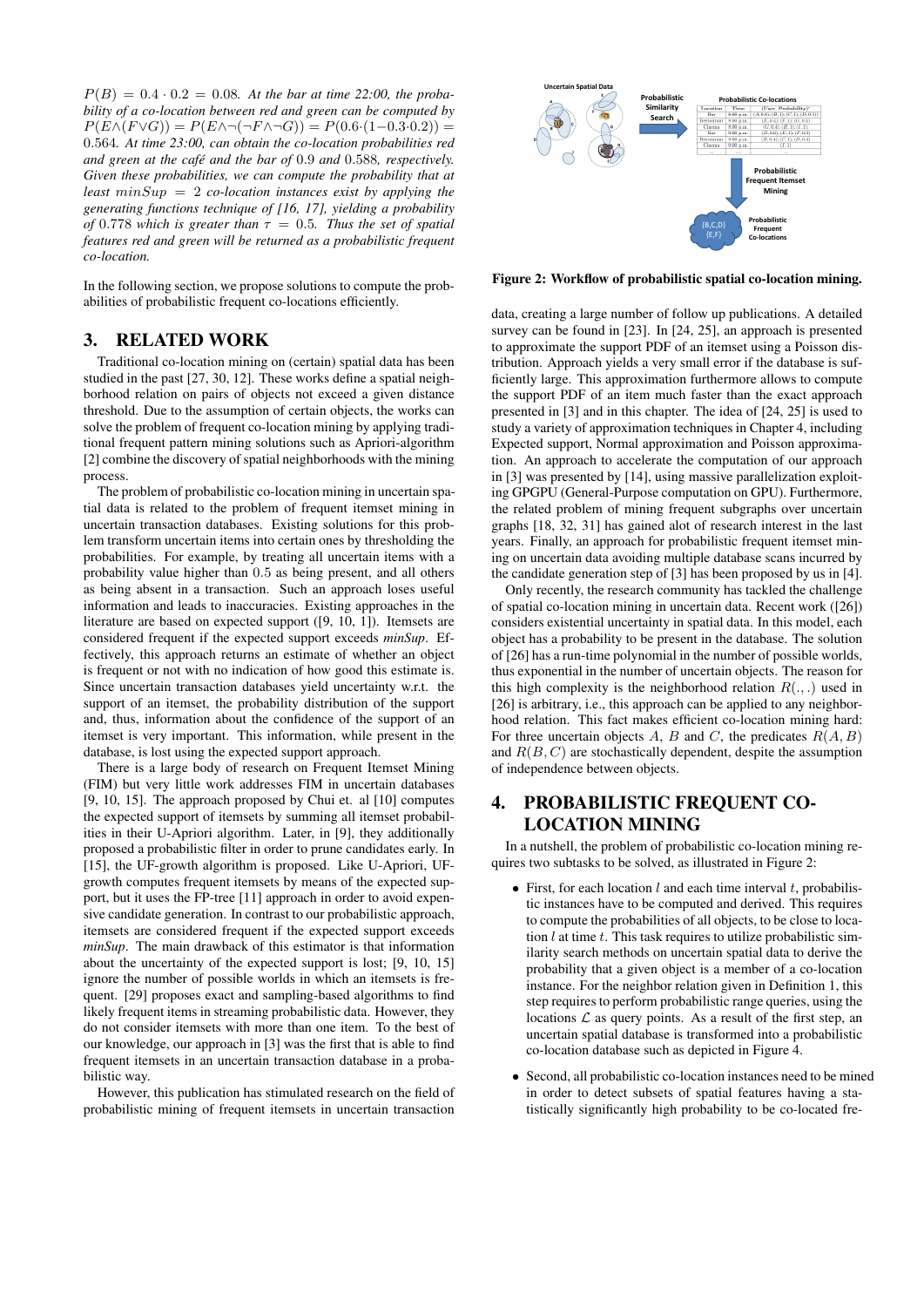

Figure 3: Grid based spatial index for efficient nearest neighbour queries

quently in the database. For this subtask, we can assume that a database D of probabilistic co-locations such as featured in Figure 4 is given as a result of solving the first subtask. Given such a database, the task of finding probabilistic frequent colocations in such a database is equivalent to the problem of probabilistic frequent itemset mining [3] in uncertain transaction data. Both problems, of probabilistic mining of spatial co-locations in uncertain spatial data, as well the the problem of probabilistic frequent itemset mining in uncertain transaction data, are formally defined in the following.

### 4.1 Occurrence Probability Estimation

At each time interval  $t$  we estimate the probability of a user  $u$ being at a certain location  $l$ . Therefore we first determine the geographical distance  $d_{u,l}$  by using the Haversine formula defined as follows:

$$
2r \arcsin \sqrt{\sin^2\left(\frac{\phi_l - \phi_u}{2}\right) + \cos(\phi_u)\cos(\phi_l)\sin^2\left(\frac{\lambda_l - \lambda_u}{2}\right)}
$$

where  $\phi_u$ ,  $\phi_l$  represent the latitude of the coordinates of user u and location l and  $\lambda_u$ ,  $\lambda_l$  the longitude respectively. The probability  $P_{t,u,l}$  that a user u occurs at location l at time interval t is then given by

$$
P_{u,l} = \frac{\rho(d_{u,l})}{\sum_{l_t \in L_{u,t}} \rho(d_{u,l_t})}, \rho(d_{u,l}) = \begin{cases} 0 & d_{u,l} \geq \tau_d \\ \frac{1}{\sigma\sqrt{2\pi}} e^{-\frac{(x-\mu)^2}{2\sigma^2}} & d_{u,l} < \tau_d \end{cases}
$$

where  $\rho$  is the density (PDF) regarding a normal distribution  $\mathcal{N}(\mu, \sigma^2)$  with  $\mu = 0$  and  $\sigma^2 = \frac{\tau_d}{3}$ . Thereby  $\tau_d$  denotes a distance threshold parameter (e.g. 100 meters) to cut the long tail of the probability distribution to 0 for each user with a distance  $d > \tau_d$ . We utilize this threshold in our implementation for a simple yet effective spatial index based on grid cells of the size  $\tau_d$ . For a latitude  $\phi$  and longitude  $\lambda$  of a user or location we determine the corresponding  $(x, y)$  grid cell as such  $\left( \left| \frac{\phi}{tau} \right|, \left| \frac{\lambda}{tau} \right| \right)$ . An example is shown in Figure 3: For the user  $\overrightarrow{U}$  only locations within the neighbour cells  $\pm 1$  around the user's cell are candidates. Thereby locations that share the same cell with the user (e.g. location  $C$ ) are certain hits because their distance must smaller than  $\tau_d$ . Locations like A which are at least 1 complete cell away must not be considered as their distance to the user must be greater than  $\tau_d$ .

### 4.2 Transformation to Probabilistic Frequent Itemset Mining

The definition of a uncertain co-location database can be mapped to the definition of an uncertain transaction database defined in [3].

DEFINITION 3 (UNCERTAIN TRANSACTION DATABASE). *Let* I *be a set of items. An* uncertain transaction *database* T *is a set of probabilistic transactions. Each transaction*  $T = (i \in I, P(i)) \in$ 

T *contains a set of items, each associated with a probability. For each pair*  $(i \in I, P(i))$ *, the probability*  $P(i)$  *describes the likelihood that* i *is present in the probabilistic transaction* T*.*

This equivalence between Definition 2 and Definition 3 allows to interpret the problem of probabilistic frequent co-location mining in uncertain spatial data, as the problem of probabilistic frequent itemset mining in uncertain transaction data. This can be done by interpreting a spatial feature as an item or a probabilistic colocation instance as a transaction. Thus, solutions for the problem of probabilistic frequent item-set mining can now be applied. In fact, a large body of efficient algorithms (e.g. [24, 25, 14, 6]) have been proposed for the problem definition of [3]. Yet, a main common problem of these works is the lack of a real world application for the problem of probabilistic frequent itemset mining. We argue, that probabilistic frequent itemset mining and probabilistic spatial co-location mining can bridge this gap, thus providing spatial applications. In the following subsections, we will briefly outline a mapping of existing solutions to the problem of probabilistic colocation mining. Firstly, as a baseline a naive solution is presented, omitting the uncertainty information. Then, the exact solutions of [3] is reviewed and mapped to co-location mining. Finally, the same is done for the approximate solutions of WanCheLee10. For these solutions, an initial experimental run-time evaluation is presented in Section 5, by using a real-world data set consisting of geo-tagged tweets.

#### *4.2.1 Naive Probabilistic Co-Location Mining*

One *naive* approach is to transform an uncertain database into a non-uncertain database by setting the item probabilities to 0 or 1 and then applying a traditional frequent itemset detection method. For example, probabilities less then 0.5 could be mapped to 0 and probabilities above 0.5 could be mapped to 1. However, such a transformation obviously involves loss of information and accuracy. Furthermore, we would have no idea how confident we could be in the results. In particular, itemsets that are often associated with probabilities close to 0.5 yield a very large error in the result. Another approach is to use the probabilities associated with the itemsets in order to compute the expected support of an itemset.

To avoid incurring a biased result, previous work was based on the expected support [9, 10, 15], i.e., the expected number of spatial co-locations of a group of spatial features.

DEFINITION 4. *Given a set* F *of spatial features and a database of co-location instances* I*, the* expected support E(X) *of a set of* spatial features  $X \subseteq F$  is defined as  $E(X)$   $=$   $\sum_{i \in I} P(X \subseteq i)$ .

The expected support of set of spatial features  $X$  can be efficiently computed by a single scan over all co-location instances. An itemset is considered frequent if its expected support is above *minSup*. However, the later step has the major drawback that the uncertainty information is forfeited when using the expected support approach. Thus, information is lost about the likelihood that  $X$  is frequent.

EXAMPLE 3. *As an example, consider the database depicted in Figure 4, containing a set of uncertain co-location instances. Treating each co-location instance as a transaction, the expected support of the itemset*  $\{D\}$  *is*  $E(\{D\}) = 3.0$ *. The fact that*  $\{D\}$ *occurs for certain in one transaction, namely in*  $t_2$ *, and that there is at least one possible world where* X *occurs in five transactions are totally ignored when using the expected support in order to evaluate the frequency of an itemset. Indeed, suppose*  $minSup$ 3*; do we call* {D} *frequent? And if so, how certain can we even be that*  $\{D\}$  *is frequent? By comparison, consider itemset*  $\{G\}$ *.*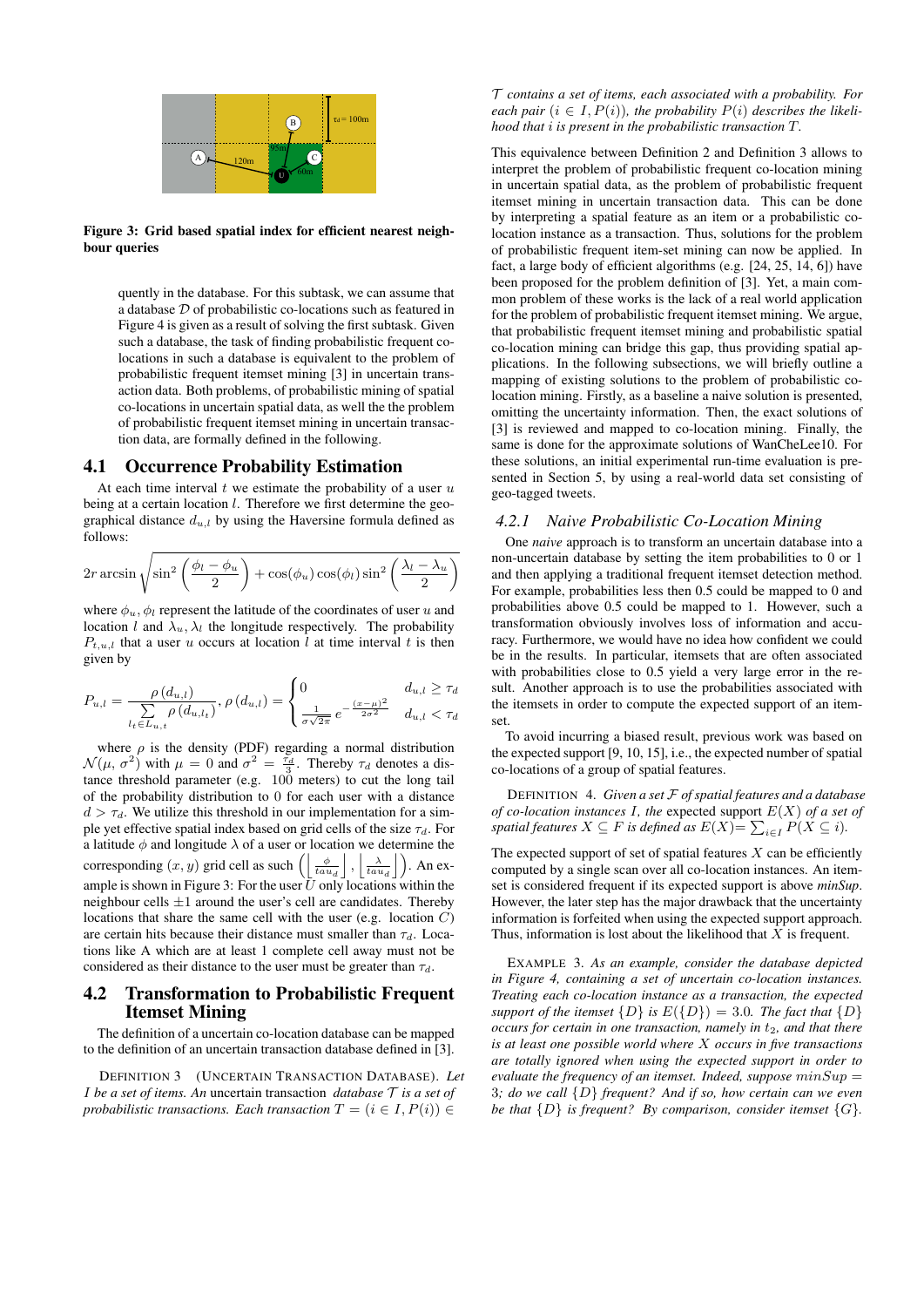

Figure 4: Example of an uncertain co-location database.

*This also has an expected support of* 3*, but its presence or absence in transactions is more certain. It turns out that the probability that* {D} *is frequent is* 0.7 *and the probability that* G *is frequent is* 0.91*. While both have the same expected support, we can be quite confident that* {G} *is frequent, in contrast to* {D}*. An expected support based technique does not differentiate between the two.*

Concepts to evaluate the co-location instances in a probabilistic way are presented in the following.

#### *4.2.2 Exact Probabilistic Support*

A co-location is a *frequent co-location* if it occurs in at least *minSup* co-location instances, where *minSup* is a user specified parameter. The number of instances of a co-location is denoted as the support  $supp(S)$  of S. In uncertain co-location databases however, the support of a co-location is uncertain; it is defined by a discrete probability distribution function (PDF).

DEFINITION 5 (PROBABILISTIC SUPPORT). *Let* D *be an uncertain co-location database and let* X ⊆ F *be a set of spatial features. The support of* X *is a probability density function*

$$
supp(X): IN_0 \to [0,1]
$$

$$
n \mapsto P(supp(X) = n).
$$

*that maps each non-negative integer* n *to the probability that the support of features* X *equals* n*.*

Therefore, each set of spatial features has a *frequentness probability* – the probability that it is frequent.

The number of possible worlds  $|W|$  that need to be considered for the computation of  $P_i(X)$  is extremely large. In fact, we have  $O(2^{|T| \cdot |I|})$  possible worlds, where |I| denotes the total number of items. In the following, we show how to compute  $P_i(X)$  without materializing all possible worlds [3].

LEMMA 1. For an uncertain transaction database  $T$  with mutually independent transactions and any  $0 \leq i \leq |T|$ , the support probability  $P_i(X)$  can be computed as follows:

$$
P_i(X) = \sum_{S \subseteq T, |S| = i} \left( \prod_{t \in S} P(X \subseteq t) \cdot \prod_{t \in T - S} (1 - P(X \subseteq t)) \right) (1)
$$

Note that the transaction subset  $S \subseteq T$  contains exactly i transactions.

PROOF. The transaction subset  $S \subseteq T$  contains *i* transactions. The probability of a world  $w_i$  where all transactions in S contain X and the remaining  $|T - S|$  transactions do not contain X is  $P(w_j) = \prod_{t \in S} P(X \subseteq t) \cdot \prod_{t \in T-S} (1 - P(X \subseteq t))$ . The sum of the probabilities according to all possible worlds fulfilling the above conditions corresponds to the equation given in Definition 5.  $\Box$ 



Figure 5: Calculation runtime comparison between enumeration and an estimation of support probability.

#### *4.2.3 Support Probability Estimation*

An approximation of the probabilistic support has been proposed in [24]. Here, the idea is to approximate the probabilistic support (cf. Definition 5) by a Poisson distribution. For each set of spatial features X, the single parameter  $\lambda$  of the Poisson distribution  $Po(\lambda)$  used to approximate the support distribution of X corresponds to the expected support of  $X$ , which can be computed analogously to solutions using expected support (cf. Subsection 4.2.1). Then, the probability that the support of X exceeds  $minSup$  can be computed by evaluating the cumulative distribution function of  $Po(\lambda)$ :

$$
P(Po(\lambda) \ge minSup) = 1 - P(Po(\lambda) < minSup) =
$$

$$
e^{-\lambda} \sum_{i=0}^{\min Sup-1} \frac{\lambda^i}{i!}.
$$

#### 5. EXPERIMENTS

We chose to use data from Twitter $4$  to prove the concept of our approach. For this, we collected over 8 Million tweets issued between September 2014 and March 2015 (approx. 1954 per hour) that were geo-tagged within the county of Los Angeles, USA using their public streaming API. Note that the openly available API only reveals one tenth of total tweets, and out of those only the ones carrying a geotag were useful. Therefore we decided to use Los Angeles since the tweet density is fairly high there. We discretized time into slots of one hour – smaller timeslots would have resulted in fewer co-locations, whereas larger values would yield less interesting results, e.g., users  $a$  and  $b$  patronized the same restaurant within the same day.

We cross-referenced this data with points of interest out of Open-StreetMap<sup>5</sup>, out of which around 16 thousand were within the investigated region and of a fitting type (we excluded points like traffic lights or garbarge bins). We paired each of these points of interest with all observations (tweets) within their  $\tau_d$ -meter neighborhood and selected those pairs of PoIs  $p$  and timeslots  $t$  that contained at least two distinct observations. Each of these 184.452  $(p, t)$ -pairs also specifies a list of the observed users with their respective sojourn probability at p.

For evaluation we implemented an algorithm based on Apriori[2] to estimate support probabilities. Figure 5 shows a performance evaluation against a simple enumeration of user combinations, which becomes practically unusable after surpassing only a

5 http://www.openstreetmap.org/

<sup>4</sup> http://www.twitter.com/